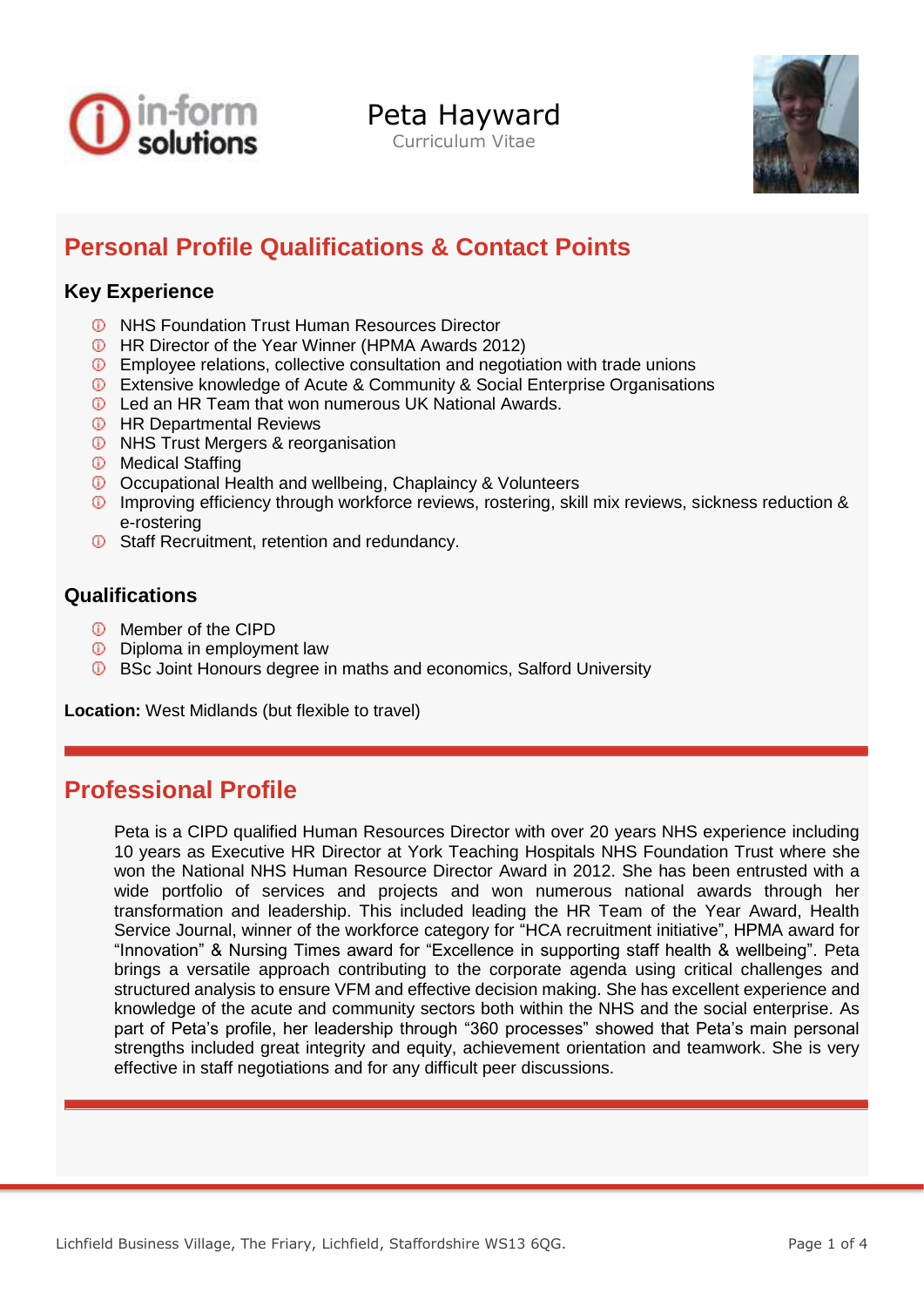





## **Assignments Undertaken**

### **Dudley and Walsall Mental Health Partnership NHS Foundation Trust- 2017 - 2018**

**Undertook two HR investigations into a disciplinary issues at the Trust.** 

#### **Worcestershire Acute Hospitals NHS Trust- 2016- 2017**

**Undertook two separate HR investigations at the Trust.** 

#### **North Middlesex Hospital NHS Trust (London) – Acted as Interim Director of HR – 2017/18 (11 months)**

- **ID** Undertook a review of the HR function at the Trust.
- **D** Led and motivated the HR team ready for handover to the new HR Director.

#### **Hinchingbrooke Hospital – Acted as Interim Director of HR – 2017 (3 months)**

- **D** Provided HR advice and leadership in preparation for the acquisition by Peterborough Hospital.
- **D** Led and motivated the HR team ready for handover to the new HR Director.

#### **Chelsea & Westminster Hospital NHS Trust (London) – Acted as Interim Director of HR – 2015/16 (8 months)**

- **Undertook a review of the HR function at the Trust.**
- **ID** Implemented a new HR structure following the merger with West Middlesex hospital, and led the consultation process for all new corporate structures.
- **D** Developed a robust recruitment and retention strategy.
- **D** Led and motivated the HR team ready for handover to the new HR Director.

#### **North Cumbria University Hospital NHS Trust – Acted as Interim Director of HR – 2015 (3 months)**

- **U** Undertook a review of the HR function at the Trust.
- Led and motivated the HR team ready for handover to the new HR Director.

#### **Locala Community Partnership – Workforce Lead – 2014 (7 months***)*

- Undertook a review of the HR function at a Social Enterprise and developed a workforce strategy.
- **T** Transformation of the HR Department and became part of the Directors team.
- **D** Led and motivated the HR team ready for handover to the new HR Director.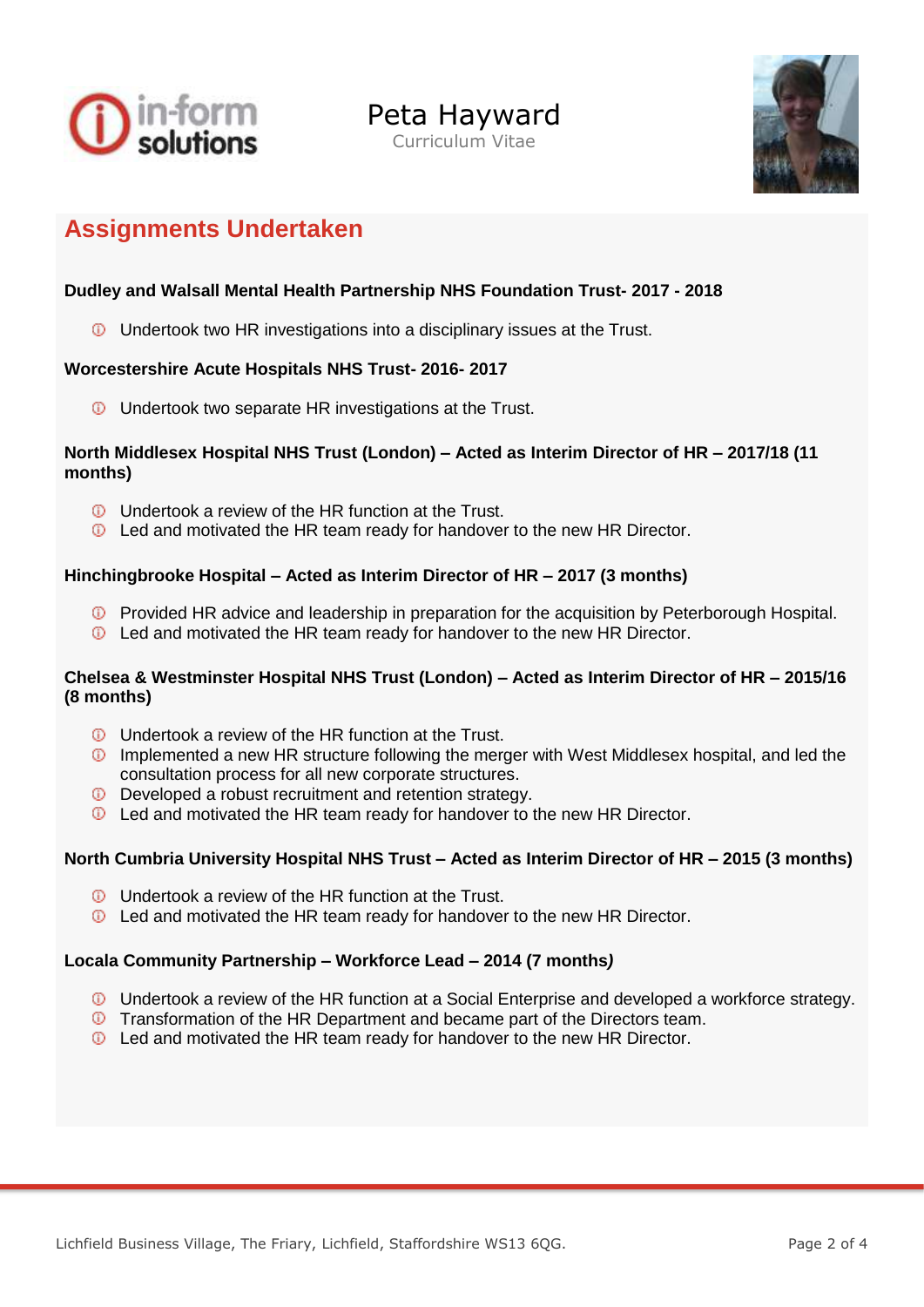

Peta Hayward

Curriculum Vitae



## **Career Summary**

#### **July 2003- March 2014 York Teaching Hospitals NHS Foundation Trust –** *HR Director*

- Managed operational HR including, resourcing, occupational health, corporate HR and the nursing workforce functions.
- Managed the Trust merger with Scarborough & NE Yorkshire NHS Trust.
- **D** Planned and implemented a number of efficiency programmes throughout the Trust including skill mix reviews, rostering, increased productivity and staff engagement.
- Improved and sustained a reduction in levels sickness absence, equivalent to 2 wards of staff.
- **Introduced an e-rostering programme.**
- **IMP** Improved team morale by developing self belief in the team.
- Encouraged innovative thinking, helping improve efficiency and generation of new ideas.
- **Transformed staffing by reviewing all ward establishments, resulting in further nurse investment** and clear expectations of future decisions.
- Led the introduction of an innovative, values based recruitment approach.
- **C** Staff mentoring, contract negotiation and peer reviews.

### **June 1997- July 2003 Heart of England Foundation Trust –** *Deputy HR Director and HR Manager*

- **D** Provided a comprehensive HR service across the full range of disciplines and deputising for the part time HR Director across a multi site Acute Foundation Trust.
- Supported the recruitment and retention strategy and disciplinary process which was particularly effective for recruiting much needed nursing and medical staff where there was a great shortage.
- Undertook a number of efficiency drives to reduce sickness, rostering, skill mixes, overtime and agency staff usage.
- **D** Effective member of the Senior Team and involved in high level strategic decision making.

#### **June 1994 – 1997 North Staffordshire Hospital – Personnel Manager & Assistant Personnel Manager.**

Developed a good understanding and firm foundation of the Personnel & HR functions of a large teaching hospital in the Midlands.

## **Special Interests and additional responsibilities**

- Co-Opted Member of the Council of Governors at York College (2011 2014).
- HPMA Vice President Yorkshire & Humber and helped to influence the national agenda (2012 2014).